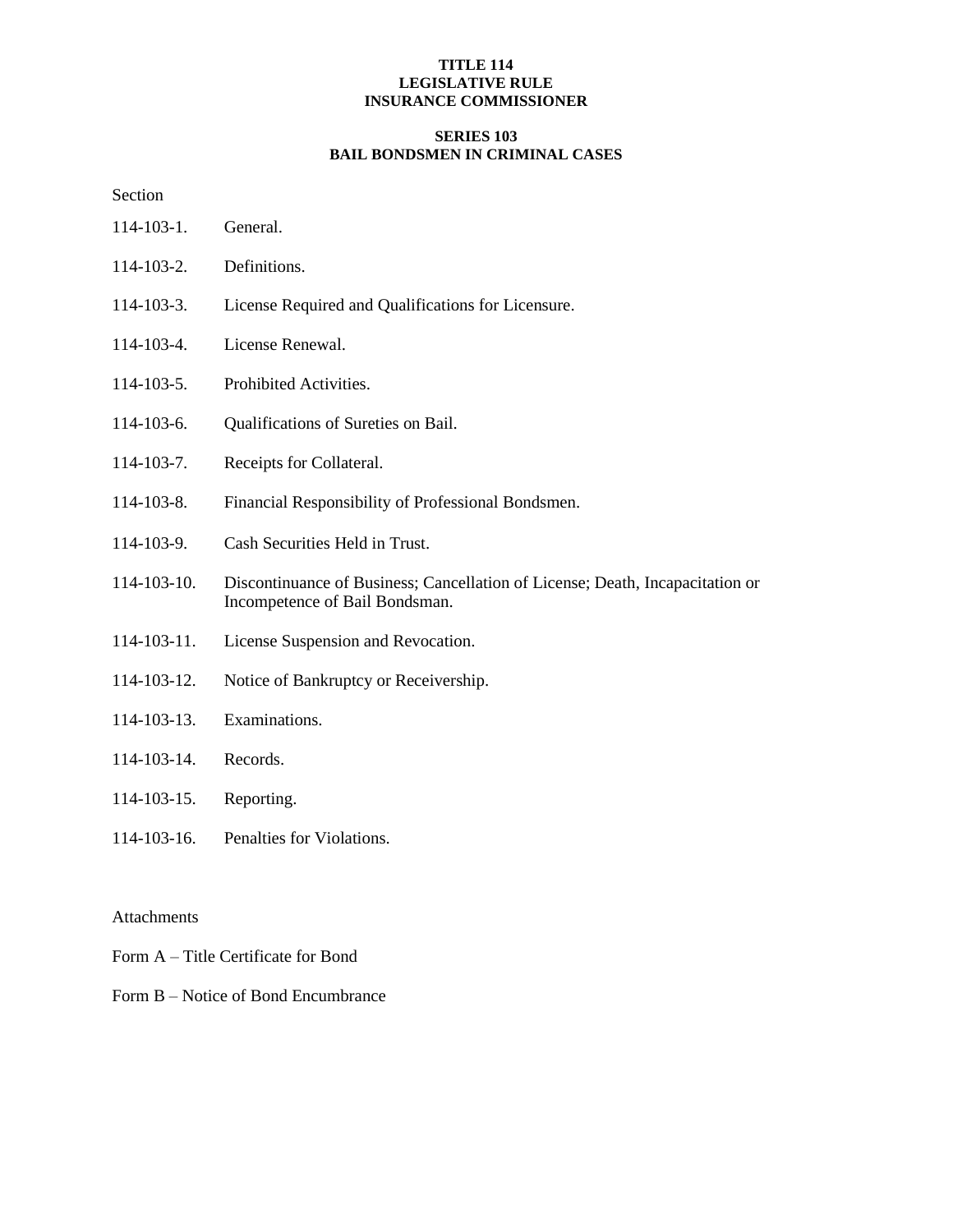## **TITLE 114 LEGISLATIVE RULE INSURANCE COMMISSIONER**

#### **SERIES 103 BAIL BONDSMEN IN CRIMINAL CASES**

#### **§114-103-1. General.**

1.1. Scope. -- The purpose and intent of this rule is to provide for the qualifications a person must have when applying to be a bail bondsman, and to set the terms and conditions upon which the bonding business may be conducted in West Virginia.

1.2. Authority. -- W. Va. Code §§33-2-10 and 51-10-8.

1.3. Filing Date. -- (*Pending*)

1.4. Effective Date. -- July 1, 2022. (*Pending*)

1.5. Sunset Provision. -- This rule shall terminate and have no further force or effect upon August 1, 2022. (*Pending*)

## **§114-103-2. Definitions.**

2.1. "Agent," "clerk" or "representative" of a bail bondsman means a person employed by a bail bondsman for the purpose of assisting the bondsman in presenting a defendant in court or, if a power of attorney has been duly executed, issuing bonds on behalf of the licensed bondsman.

2.2. "Bond" means an appearance bond for a specified monetary amount which is executed by the defendant and a licensed bondsman pursuant to the provisions of this rule and which is issued to a court as security for the subsequent court appearance of the defendant upon release from custody pending the appearance.

2.3. "Bonding business" means the business of becoming surety for compensation upon bonds in criminal cases in the State of West Virginia.

2.4. "Bondsman" or "bail bondsmen" means any person:

2.4.1. Engaged in the bonding business who has satisfied the requirements for, and is duly licensed as, an insurance producer with a property and casualty line of authority as set forth by the Commissioner and W. Va. Code §33-12-1 *et seq.*, also referred to as "surety bondsmen;" or

2.4.2. Who is approved and licensed under the provisions of W. Va. Code §51-10-1 *et seq*. and who pledges cash or approved securities with the Commissioner as security for bail bonds written in connection with a judicial proceeding and receives or is promised money or other things of value for the pledge, also referred to as a "professional bondsman."

2.5. "Cash" means a personal or business check, a money order or cashier's check.

2.6. "Commissioner" means the Insurance Commissioner of West Virginia.

2.7. "Insurer" means any domestic, foreign or alien person, including a surety company, which has been qualified generally to transact surety business in the State of West Virginia.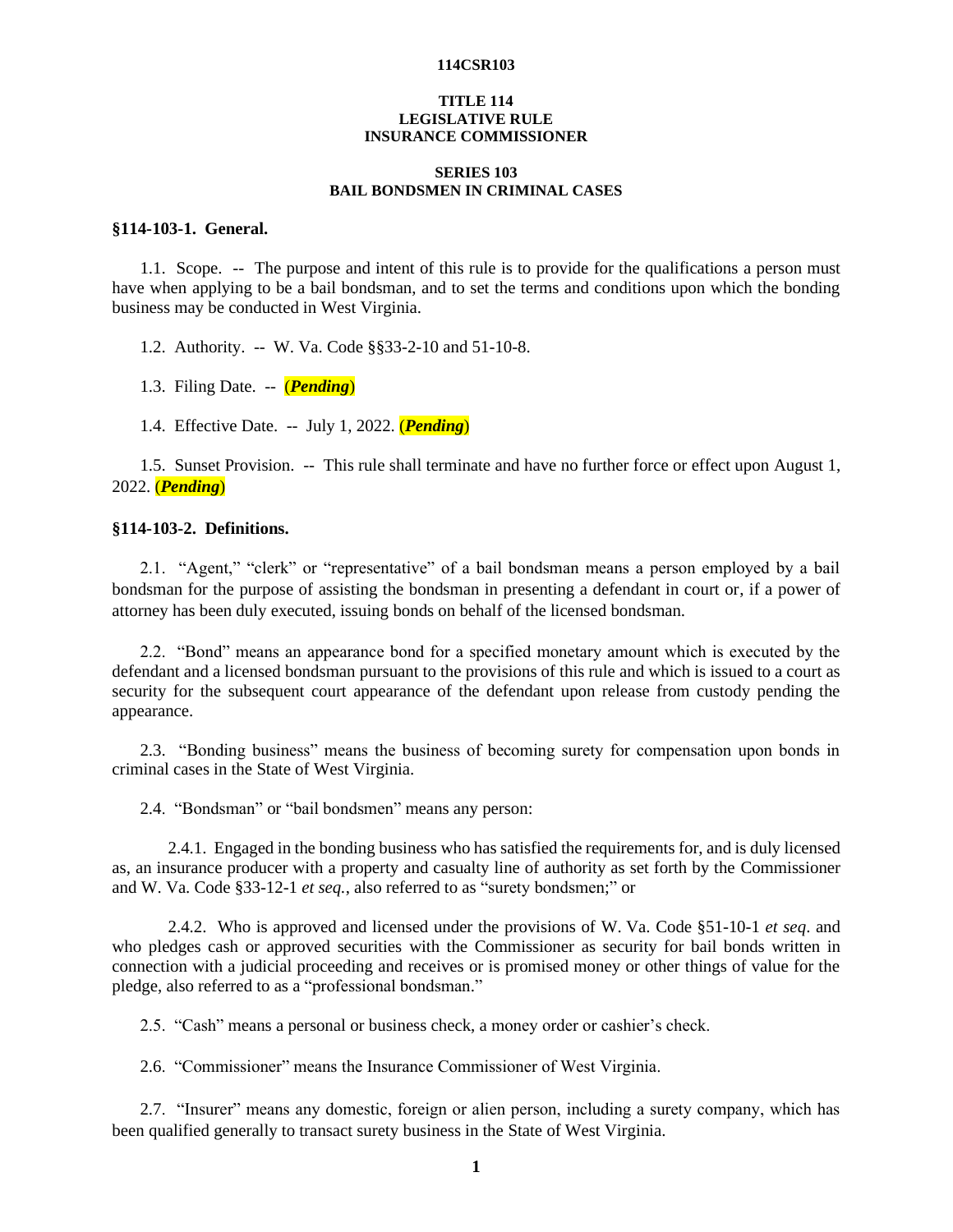2.8. "Person" means any individual, company, association, organization, society, reciprocal, partnership, syndicate, business trust, corporation or any other legal entity.

2.9. "Professional bondsman" means any person who has been approved and licensed by the Commissioner, pledges cash or approved securities with the Commissioner as security for bail bonds written in connection with a judicial proceeding, and charges, receives or is promised money or other things of value in exchange for his or her services.

2.10. "Securities" or "approved securities" means cash, an irrevocable letter of credit, an annuity purchased through an insurance company licensed and in good standing in this State, a bond issued by an insurance company licensed and in good standing in this State, or real estate located in this State that is unencumbered in, at least, the amount of minimum financial responsibility required as set forth in this rule.

2.11. "Surety bondsman" means any person who has been approved and licensed by the Commissioner and appointed by an insurer by power of attorney to execute or countersign bail bonds for the insurer in connection with judicial proceedings and charges, receives or is promised money or other things of value in exchange for his or her services, and includes a licensed insurance producer with a property and casualty line of authority.

## **§114-103-3. License Required and Qualifications for Licensure.**

3.1. On or after July 1, 2022, a person may not engage in the bonding business or act in the capacity of a bail bondsman, or perform any of the functions, duties or powers prescribed for bail bondsmen, unless that person shall be qualified and licensed by the Commissioner as provided in this rule.

3.1.1. None of the provisions or terms of this rule shall prohibit any individual or individuals from pledging real or other property as security for a bail bond for himself, herself or another in judicial proceedings who does not charge or receive, or is not promised, a fee or other thing of value in exchange for his or her services, provided such person shall not be permitted to make in excess of ten bonds per year.

3.2. A person seeking a license under this rule shall apply on a form, as located at www.wvinsurance.gov, and in a manner prescribed by the Commissioner and shall comply with the provisions of W. Va. Code §33-12-37 regarding criminal history record checks.

3.2.1. The application shall provide the following information:

3.2.1.a. If the applicant is an individual:

3.2.1.a.1. The person's home and business address, home and business phone number, email address and current occupation;

3.2.1.a.2. That the applicant is at least 21 years of age;

3.2.1.a.3. That the applicant is a citizen of the United States;

3.2.1.a.4. That the applicant is a bona fide resident of the State of West Virginia;

3.2.1.a.5. If the applicant has been authorized to post criminal bonds in this State previously, or any other state or jurisdiction, a statement as to whether the applicant has ever had a bond forfeited and the name, address and phone number of a person to contact concerning the same;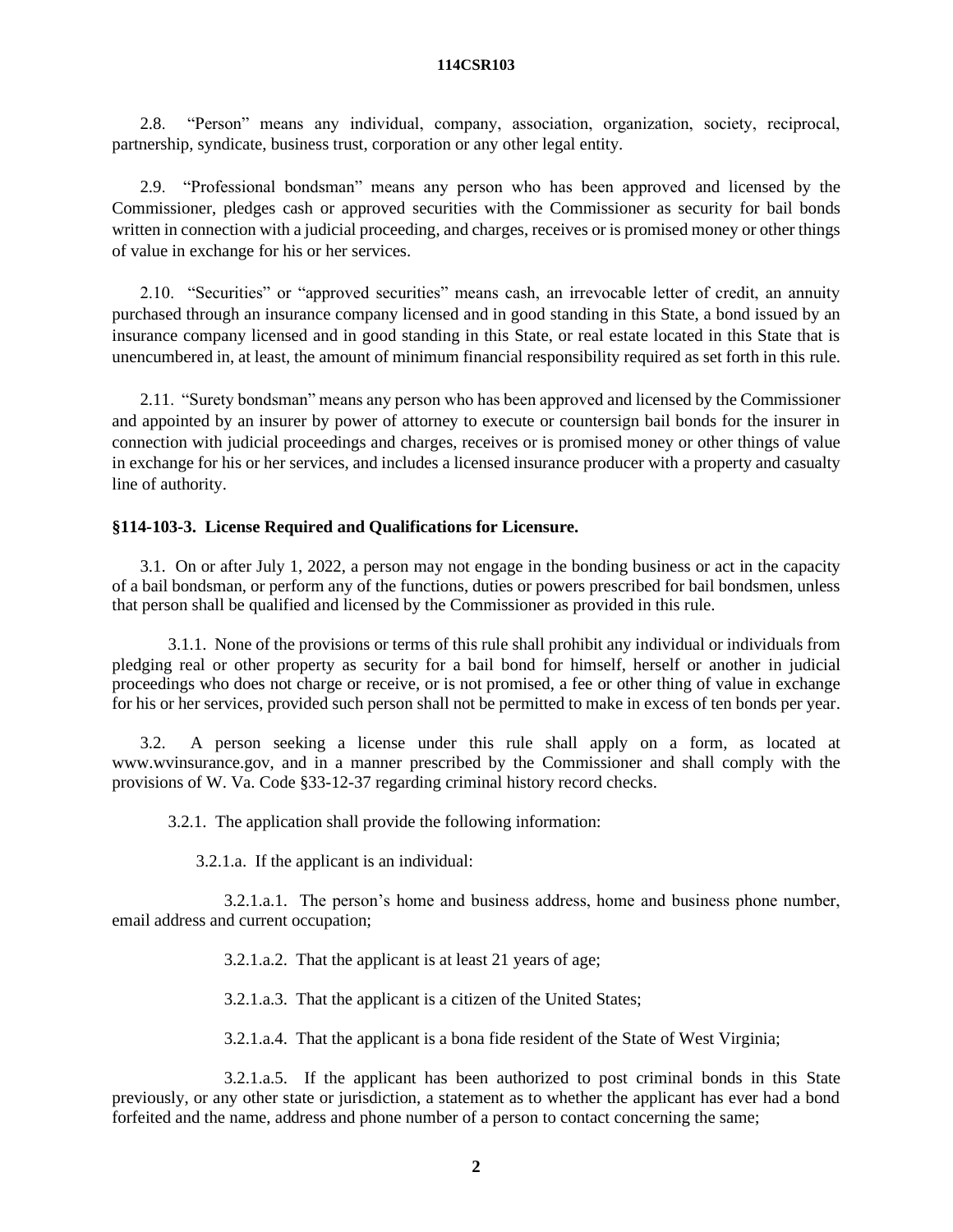3.2.1.a.6. Whether the applicant is in default in payment of any forfeited bail bond or recognizance in any court in any jurisdiction, the amount of bail bond or recognizance on any default, the date of forfeiture, the name of the court and style of the case in which the forfeiture was declared;

3.2.1.a.7. That the applicant has knowledge, training, or experience of sufficient duration and extent to prove the competence necessary to fulfill the responsibility of a bondsman;

3.2.1.a.8. That the applicant holds a valid and current West Virginia driver's license or West Virginia identification card issued by the Division of Motor Vehicles;

3.2.1.a.9. That the applicant has not been previously convicted of, or pled guilty or no contest to, any felony crime that substantially relates to the occupation of a bail bondsman;

3.2.1.a.10. The charge, date, court and disposition of any offense, felony or misdemeanor, other than a minor traffic offense, for which the applicant has ever been convicted;

3.2.1.a.11. An affidavit from the applicant that he or she has read and understands, and will in all respects abide by, the provisions of this rule and W. Va. Code §51-10-1 *et seq.*; and

3.2.1.a.12. A list showing the name, age and residence of each person employed by the bondsman as an agent, clerk, or representative in the bonding business. This list must be updated with the Commissioner within 10 working days every time a person employed by the bondsman as a bondsman, agent, clerk or representative begins or leaves employment. For each person appearing on the list, the applicant shall submit an affidavit from the person stating that he or she will abide by the terms and provisions of this rule and W. Va. Code §51-10-1 *et seq.*

3.2.1.b. If the applicant is a licensed insurance producer with a property and casualty line of authority, and is applying for licensure as a surety bondsman, in addition to the information required pursuant to subdivision 3.2.1.a of this rule, the applicant shall also provide:

3.2.1.b.1. The applicant's National Producer Number;

3.2.1.b.2. Notice of appointment from each insurer that the applicant is authorized by power of attorney to execute or countersign bail bonds for; and

3.2.1.b.3. A qualifying power of attorney from an insurer that is in good standing with the Commissioner to conduct business in this State and is authorized to post criminal appearance bonds.

3.2.1.c. If the applicant is applying for licensure as a professional bondsman, in addition to the information required pursuant to subdivision 3.2.1.a of this rule, the applicant shall also provide:

3.2.1.c.1. A deposit of cash or approved securities with the Commissioner of an amount to be determined by the Commissioner in accordance with sections 8.1 and 8.2 of this rule, but shall in no circumstance be less than \$10,000;

3.2.1.c.2. An applicant for a professional bondsmen license may make the required deposit by cash, irrevocable letter of credit, or by purchasing a bond or annuity through an insurance company licensed and in good standing in this State. All bonds, annuities, and irrevocable letters of credit must be on a form approved by the Commissioner and must permit the Commissioner to draw down the entire amount, if necessary, to secure the bondsman's obligations.

3.2.1.c.3. In lieu of cash, bond, letter of credit, or annuity, if an applicant for a professional bondsmen license uses real estate as security for the bonding authority, the applicant shall have an attorney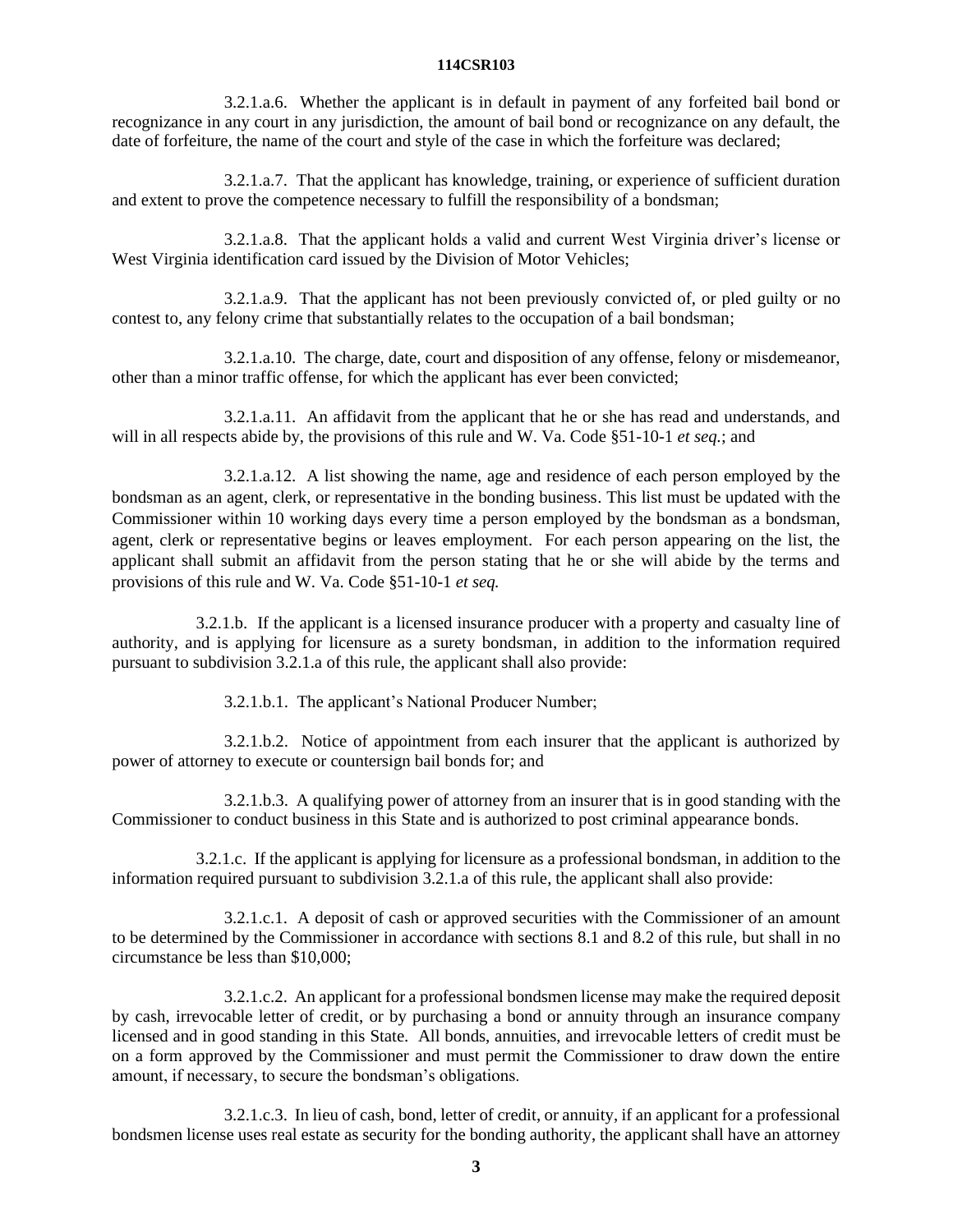admitted to practice in this State prepare a Title Certificate for Bond, as depicted on the form attached to this rule (Form A), that he or she has examined the title to the real estate and that record title to said real estate is in the name of the applicant subject to the limitations stated within such certificate.

3.2.1.c.3.a. The applicant shall submit the following declaration with the Title Certificate for Bond: "In the event this application is granted, the applicant will not sell, convey, mortgage or otherwise encumber any of the real estate or other property listed on the Title Certificate for Bond, except the posting of criminal appearance bonds, without first obtaining written approval of the Insurance Commissioner."

3.2.1.c.3.b. If licensure is approved, the bondsman shall deliver to the Office of the Clerk of the County Commission in the county wherein the real estate is located a "Notice of Bond Encumbrance," as depicted on the form attached to this rule (Form B). The recording fee shall be payable by the licensee.

3.2.1.d. If the applicant is a corporation, the applicant shall provide:

3.2.1.d.1. A copy of the corporation's articles of incorporation;

3.2.1.d.2. Evidence showing that said corporation is authorized to do business in the State of West Virginia;

3.2.1.d.3. A certificate of good standing from the West Virginia Secretary of State;

3.2.1.d.4. The name, phone number and email address of the corporate representative that the Commissioner may contact, if necessary; and

3.2.1.d.5. A list showing the name, age and residence of each person employed by the corporation as a bondsman, agent, clerk, or representative in the bonding business. This list must be updated with the Commissioner within 10 working days every time a person employed by the corporation as a bondsman, agent, clerk or representative begins or leaves employment.

3.2.1.d.5.A. For each person appearing on the list set forth in paragraph 3.2.1.d.5 of this rule, the applicant shall submit an affidavit from the person stating that he or she will abide by the terms and provisions of this rule and W. Va. Code §51-10-1 *et seq.*

3.3. The Commissioner may require any documents reasonably necessary to verify the information in the application and may propound any reasonable interrogatories to an applicant for a license, or on any renewal thereof, relating to qualifications, residence, prospective place of business and any other matters which, in the opinion of the Commissioner, are deemed necessary or expedient in order to protect the public and ascertain the qualifications of the applicant. The Commissioner may also conduct any reasonable inquiry or investigation relative to the determination of the fitness of the applicant to be licensed or to continue to be licensed including, but not limited to, requiring a criminal history record check as set forth in W. Va. Code §33-12-37. The Commissioner may require proof of residency documentation such as pay stubs, utility bills, receipts for property taxes, written lease agreements, bank account information or an unexpired driver's license. The Commissioner shall keep all documents, material or other information obtained pursuant to section 3 of this rule confidential and said information is not open to public inspection and exempt from disclosure pursuant to subpoena or Chapter 29B of the West Virginia Code. The Commissioner is authorized to use the documents, materials or other information in furtherance of any regulatory or legal action brought as part of the Commissioner's official duties.

3.4. The application fee for a bail bondsman license is \$200, every two years, which shall be paid at the time of application and renewal. The application fee is nonrefundable. Failure to pay the fee at the time of application shall result in a denial of the license. The application fee for a bail bondsmen license is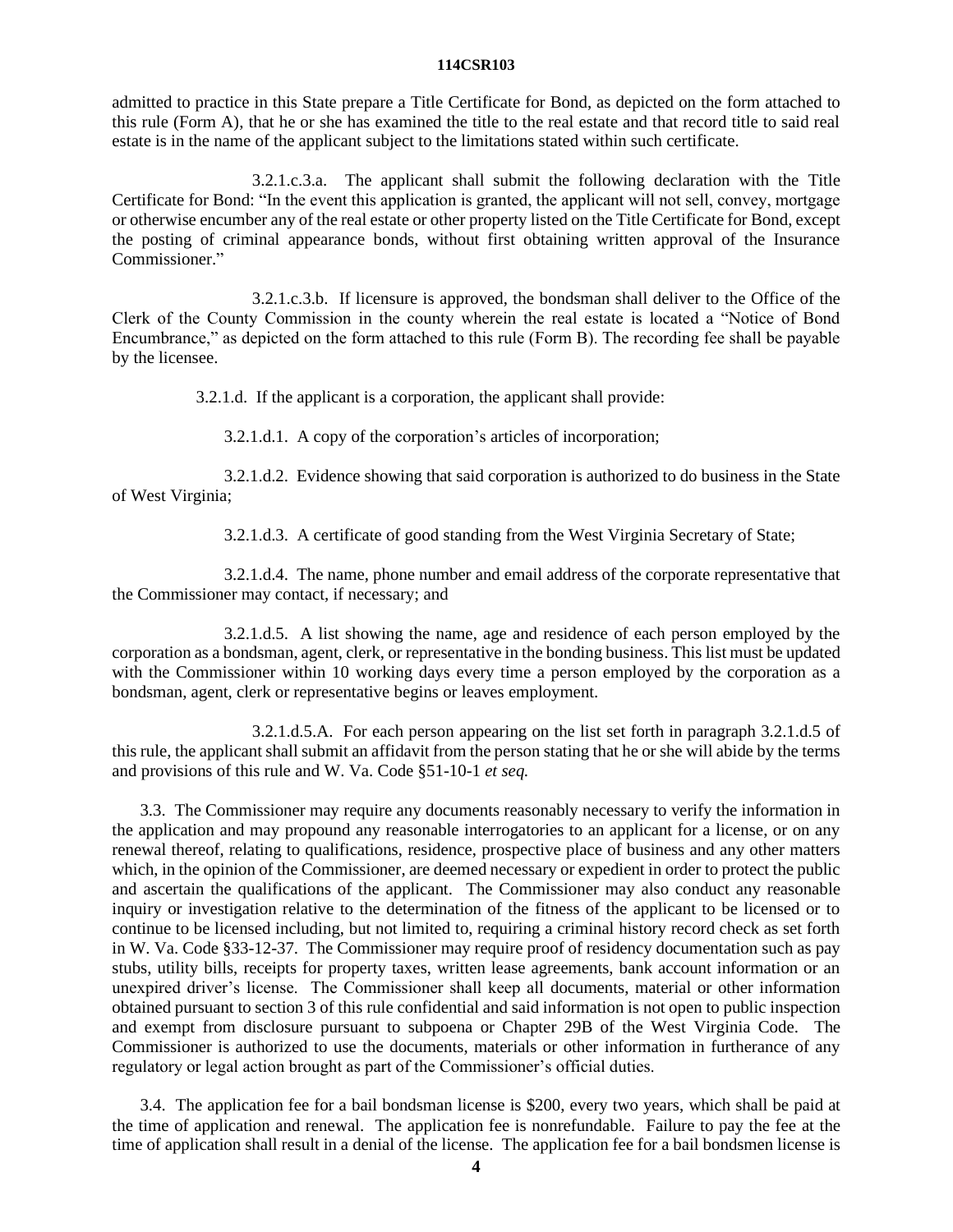in addition to any applicable licensure fee paid by an insurance producer, adjuster, insurer, or other business entity. The fee is the same for individual applicants and for corporations.

3.5. A person whose application is denied may reapply, but the Commissioner shall not consider more than one application submitted by the same person within a six-month period.

3.6. The Commissioner shall establish a process for issuing an official picture identification card to licensed bail bondsmen, which, when issued, must be carried by the bail bondsmen at all times when working in the scope of the licensee's employment or occupation as a bail bondsman. A bail bondsman whose license has been revoked, or is otherwise expired or terminated, shall return the picture identification card to the Commissioner within 10 working days. The Commissioner may coordinate with the Division of Motor Vehicles to issue the identification cards described herein if necessary.

3.7. A license issued to a bail bondsman authorizes the licensee to act in that capacity until the license is expired, suspended or revoked.

3.8. A bail bondsman who employs an agent, clerk or representative may cancel the agent's, clerk's or representative's authority to act for the bail bondsman. When a bail bondsman cancels an agent's, clerk's or representative's authority, the bail bondsman must notify the Commissioner, in writing, within 10 working days.

3.9. If an individual holds a professional bondsman's license and a surety bondsman's license simultaneously, they are considered one license for the purpose of disciplinary actions involving suspension, revocation or nonrenewal. However, separate application and renewal fees must be paid for each license.

3.10. The Commissioner shall not license a business entity as a bail bondsman unless each owner and/or shareholder is individually licensed as a bail bondsman. A licensed business entity must designate with the Commissioner one individually licensed bail bondsman as the designated responsible licensee.

3.11. A bail bondsman must notify the Commissioner of a change of legal name, residence address, business address, mailing address, e-mail address or telephone number within 30 days after a change is made.

### **§114-103-4. License Renewal.**

4.1. Bail bondsman licenses shall be renewed biennially (every two years) by the last day of the birth month of the bondsman, unless revoked or suspended prior thereto by the Commissioner. The expiration year will be established based upon the year of initial licensure. Licenses issued to business entities shall renew on July 1 of the expiration year, which is established based upon the year of initial licensure.

4.2. The renewal fee for a bail bondsmen license is \$200. The renewal fee is nonrefundable.

4.3. The renewal application shall provide attestation that the applicant meets the qualifications as set forth in section 3 of this rule.

4.4. The Commissioner shall require a criminal history record check at the time of renewal in accordance with W. Va. Code §33-12-37.

## **§114-103-5. Responsibilities and Prohibited Activities.**

5.1. The bonding fee required by a bail bondsman shall be at least 10 percent of the amount of the bond, but shall not, in the aggregate, exceed the amount of the bond. The bonding fee may be paid in full at the time of the issuance of the bond, or at least three percent paid at the issuance of the bond with the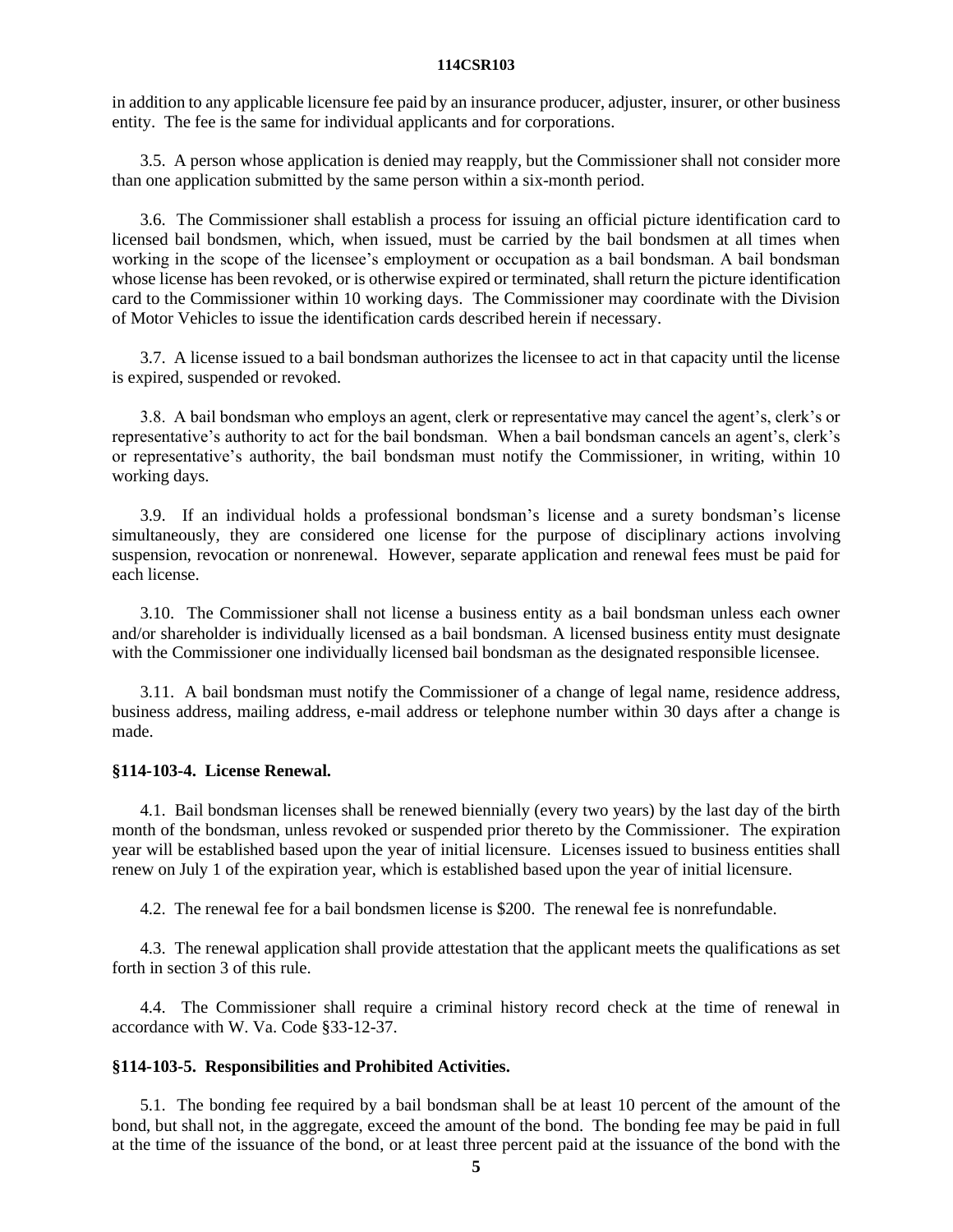remaining percentage to be paid over a period not to exceed 12 months.

5.2. A bail bondsman, or any agent, clerk or representative thereof shall not, either directly or indirectly, charge, accept or receive any sum of money, or other thing of value, other than the authorized bonding fee from any person for whom he or she has posted or executed bond, for any other service whatsoever performed in connection with any indictment or charge upon which said person is bailed or held in the State of West Virginia.

5.3. A bail bondsman, or any agent, clerk or representative thereof, shall not, either directly or indirectly, give, donate, lend, contribute or promise to give, donate, loan or contribute any money, property, entertainment or other thing of value whatsoever to any attorney, police officer, sheriff, deputy sheriff, constable, jailer, probation officer, clerk, or other attaché of a criminal court, or public official of any character for procuring or assisting in procuring any person to employ said bail bondsman to execute as surety any bond for compensation in any criminal case in the State of West Virginia. It shall further be unlawful for any attorney, police officer, sheriff, deputy sheriff, constable, jailer, probation officer, clerk, bailiff, or other attaché of a criminal court, or public official of any character, to accept or receive from any bail bondsman, or any agent, clerk or representative thereof, money, property, entertainment or other thing of value whatsoever for procuring or assisting in procuring any person to employ any bondsman to execute as surety any bond for compensation in any criminal case in the State of West Virginia.

5.4. A bail bondsman, or any agent, clerk or representative thereof, shall not settle, attempt to settle, procure, or attempt to procure the dismissal of any indictment, information, or charge against any person in custody or held upon bond in the State of West Virginia, with any court, prosecuting attorney or police officer.

5.5. A bail bondsman, or any agent, clerk or representative thereof, shall not procure, assist in procuring or attempt to procure the retention or employment of any attorney to represent any person charged with a crime in any court in this State. A bail bondsman shall not accept from any attorney, either directly or indirectly, a loan, donation, contribution, or promise to give, loan, donate, or contribute any money, property, entertainment, or other thing of value whatsoever to, or to split or divide any fee or commission with, any attorney for causing or procuring or assisting in causing or procuring any person to employ such attorney in any criminal case in the State of West Virginia.

5.6. A bail bondsman shall not have or attempt to have a personal relationship, which includes but is not limited to any type of a sexual relationship, with any person for whom the bail bondsman has posted a bond for the period during which the bond is posted regardless of whether said personal relationship is consensual or not. A bail bondsman is prohibited from accepting or attempting to obtain any type of personal service, favor or nonmonetary item in lieu of payment for bond. This section is not subject to waiver by anyone under any circumstances.

5.7. A bail bondsman is prohibited from initiating contact with persons for whom arrest warrants are pending for the purpose of soliciting business.

5.8. A bail bondsman, or any agent, clerk or representative thereof, is prohibited from entering a police precinct, jail, prison, court or other place of detention for the purpose of obtaining employment as a bail bondsman, without having been previously contacted by a person detained, or by some relative or other authorized person acting for or on behalf of the person detained. Whenever a bail bondsman, or any agent, clerk or representative thereof, enters a place of detention, he or she shall immediately identify the purpose of the visit and the name of the person who has contacted him or her to request their services.

5.9. No single bond shall be taken or approved which obligates the bail bondsman in any amount exceeding one-half of the bondsman's maximum amount of bonding authority.

5.10. A bail bondsman, or any agent, clerk or representative thereof, shall not impersonate a law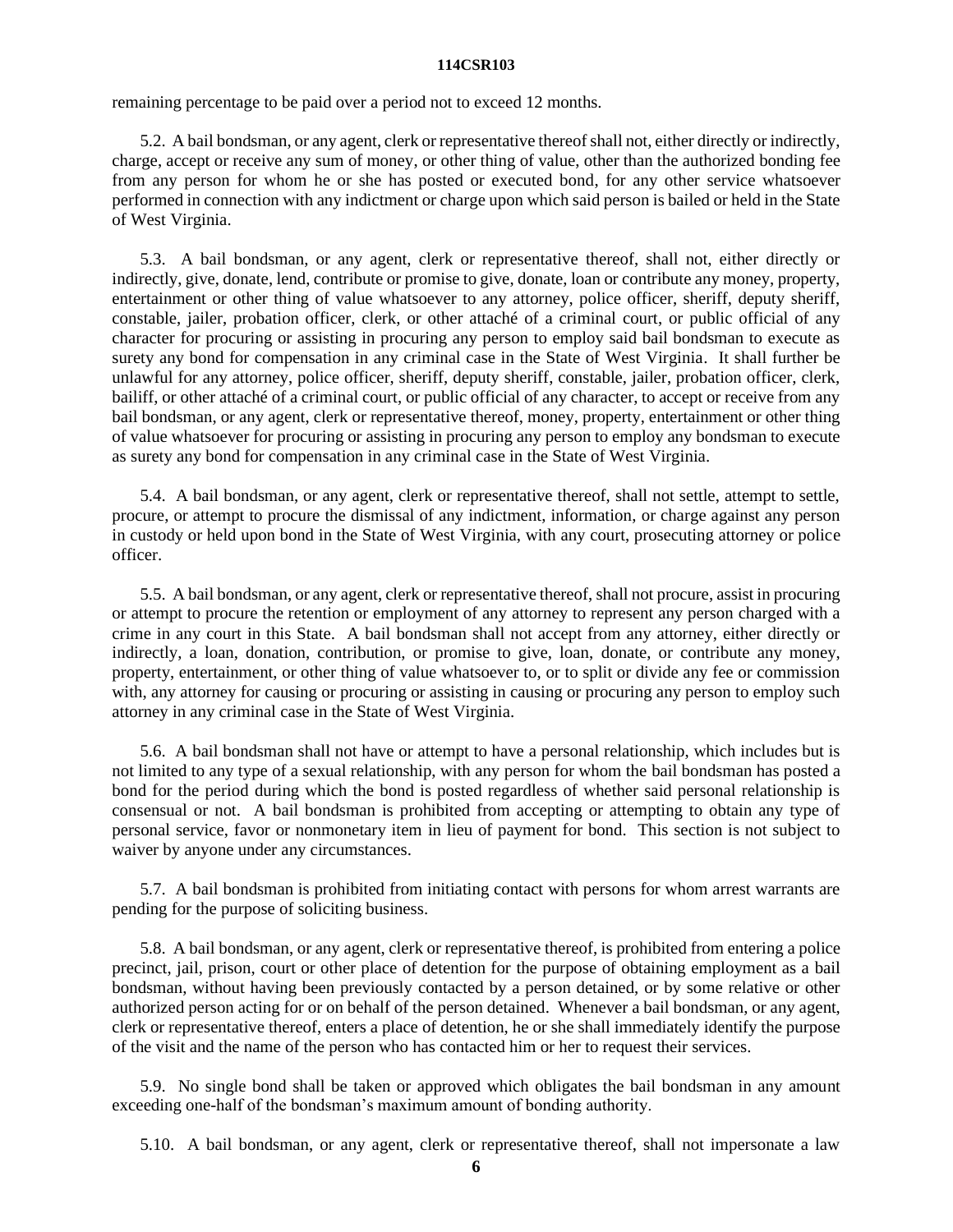enforcement officer or falsely represent that the bondsman is in any way connected with an agency of the federal, state or local government.

5.11. No police officer, sheriff, deputy sheriff, other law enforcement officer, judicial official, attorney, parole officer, probation officer, jailer, clerk or other attaché of a criminal court may become surety on a bail bond for any person. In addition, no person covered by this section may act as an agent, clerk or representative for any bail bondsman or bail bonding business. No such person may have an interest, directly or indirectly, in the financial affairs of any firm or corporation whose principal business is acting as a bail bondsman. However, nothing in this section prohibits any such person from being surety upon the bond of his or her spouse, parent, brother, sister, child, grandchild or dependent.

5.12. A bail bondsman shall not sign or countersign in blank bail bonds, nor shall he give a power of attorney to, or otherwise authorize, anyone to countersign his name to bonds unless the person so authorized is a licensed bondsman or agent, clerk or representative directly employed by the bondsman giving such power of attorney.

#### **§114-103-6. Qualifications of Sureties on Bail.**

6.1. Each and every surety for the release of a person on bail shall be qualified as:

- 6.1.1. An insurer and represented by a surety bondsman; or
- 6.1.2. A professional bondsman.

6.2. The Commissioner shall not be liable for any of the incurred liabilities of a surety bondsman in excess of the surety.

## **§114-103-7. Receipts for Collateral.**

- 7.1. When collateral or security is received by a bail bondsman, a written receipt shall be furnished.
- 7.2. Receipts shall provide a full description of the collateral received and must:
	- 7.2.1. Be prenumbered and used and provided in consecutive numerical order;
	- 7.2.2. Show the name and address of the bail bondsman;
	- 7.2.3. Show the name and address of the person providing the collateral;
	- 7.2.4. Show the amount and nature of the collateral and the date received;
	- 7.2.5. Show the name of the person accepting collateral; and

7.2.6. Show the total amount of the bond for which the collateral is being accepted, the name of the defendant, the criminal action number of the criminal proceeding, and the jurisdiction in which the criminal action is pending.

7.3. When collateral security is received in the form of cash or check or other negotiable instrument, the bail bondsman shall deposit the cash or instrument within five banking days after receipt, in an established, separate noninterest-bearing trust account in any bank located in West Virginia. The trust account funds under this section shall not be commingled with other operating funds of the bondsman.

#### **§114-103-8. Financial Responsibility of Professional Bondsmen.**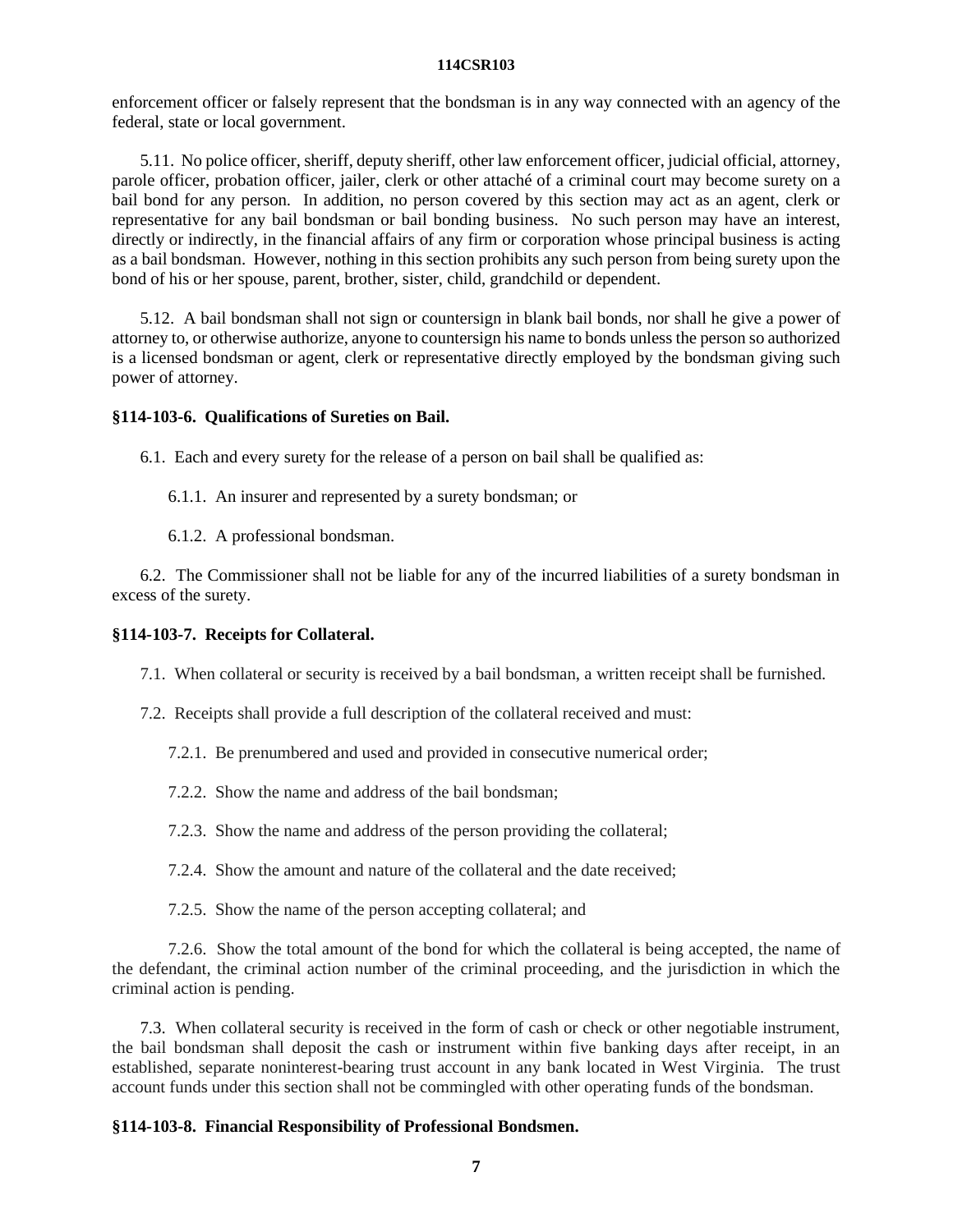8.1.Each professional bondsman acting as surety on bail bonds in this State shall, unless real estate is used as security, maintain a deposit of approved securities with and satisfactory to the Commissioner of a value of at least one-tenth the amount of all bonds or undertakings written in this State on which he or she is absolutely or conditionally liable as of the first day of the current month. The amount of this deposit must be reconciled with the bondsman's liabilities as of the first day of each month, but the value of said deposit shall in no event be less than \$10,000. The Commissioner shall not be liable for any of the incurred liabilities of the professional bondsman in excess of the pledged cash security.

8.2. If a professional bondsman secures criminal bonds with real estate, the aggregate amount of the bonds written thereunder cannot exceed an amount equal to five times the unencumbered, current assessed value of the real estate listed (as determined by the county assessor). The Commissioner shall not be liable for any of the incurred liabilities of the professional bondsman in excess of the unencumbered, current assessed value of the real estate.

8.3. A professional bondsman may apply to the Commissioner to increase the limit of his or her aggregate authority in regard to the writing of bonds in this State above the limits set forth in sections 8.1 and 8.2 of this rule without the need for maintaining additional security. The Commissioner will evaluate those requests on a case-by-case basis with consideration given to any special circumstances that apply, as well as the license history and financial responsibility of the bondsman making the request. A request may be granted on a temporary or permanent basis. Additionally, the Commissioner may, temporarily or permanently, decrease the limit of a professional bondsman's aggregate authority to write bonds below the limits set forth in sections 8.1 and 8.2 of this rule if the bondsman has shown financial irresponsibility in the conduct of bonding business in this State. A professional bondsman may request a hearing pursuant to W. Va. Code §§33-2-12 and 33-2-13 upon any decision of the Commissioner to deny a request to increase the bondsman's aggregate authority or decrease the bondman's aggregate authority in regard to the writing of bonds in this State.

8.4. If two or more bondsmen join in the writing of a single bond, the penalty of the bond shall be prorated between the several bondsmen, either equally or on the same proportionate basis as the bondsmen participate in the writing of the bond.

8.5. With the approved securities deposited with the Commissioner, the professional bondsman shall at the same time deliver to the Commissioner a power of attorney or assignment, on an approved form, as located at www.wvinsurance.gov, supplied by the Commissioner, executed and acknowledged by the professional bondsman authorizing the sale or transfer of said securities or any part thereof.

8.6. Any professional bondsman, whose security deposits with the Commissioner are, for any reason, reduced in value below the requirements of this rule shall, within ten working days, deposit such additional securities as are necessary to comply with the provisions of this rule or reduce the excess bond liability. No professional bondsman shall sign, endorse, execute, or become surety on any additional bail bonds, or pledge or deposit any cash, check, or other security of any nature in lieu of a bail bond in this State until the professional bondsman has cured the deficiency. If a bondsman does not cure the deficiency within ten working days, the license of the bondsman shall be suspended pending a hearing on the matter.

8.7. The Commissioner may deny the renewal of any license held by a professional bondsman if, at the time of the renewal application, the professional bondsman has not complied with or cured a deficiency.

8.8. The deposit provided for in section 8.1 of this rule shall constitute a reserve available to meet sums due on forfeiture of any bonds executed by the bondsman. The deposit shall be held in safekeeping by the Commissioner and shall only be used if a bondsman fails to pay an order and judgment of forfeiture after being properly notified, or shall be used if the license of a professional bondsman has been revoked.

8.9. A pro rata portion of the securities shall be returned to the bondsman when the Commissioner is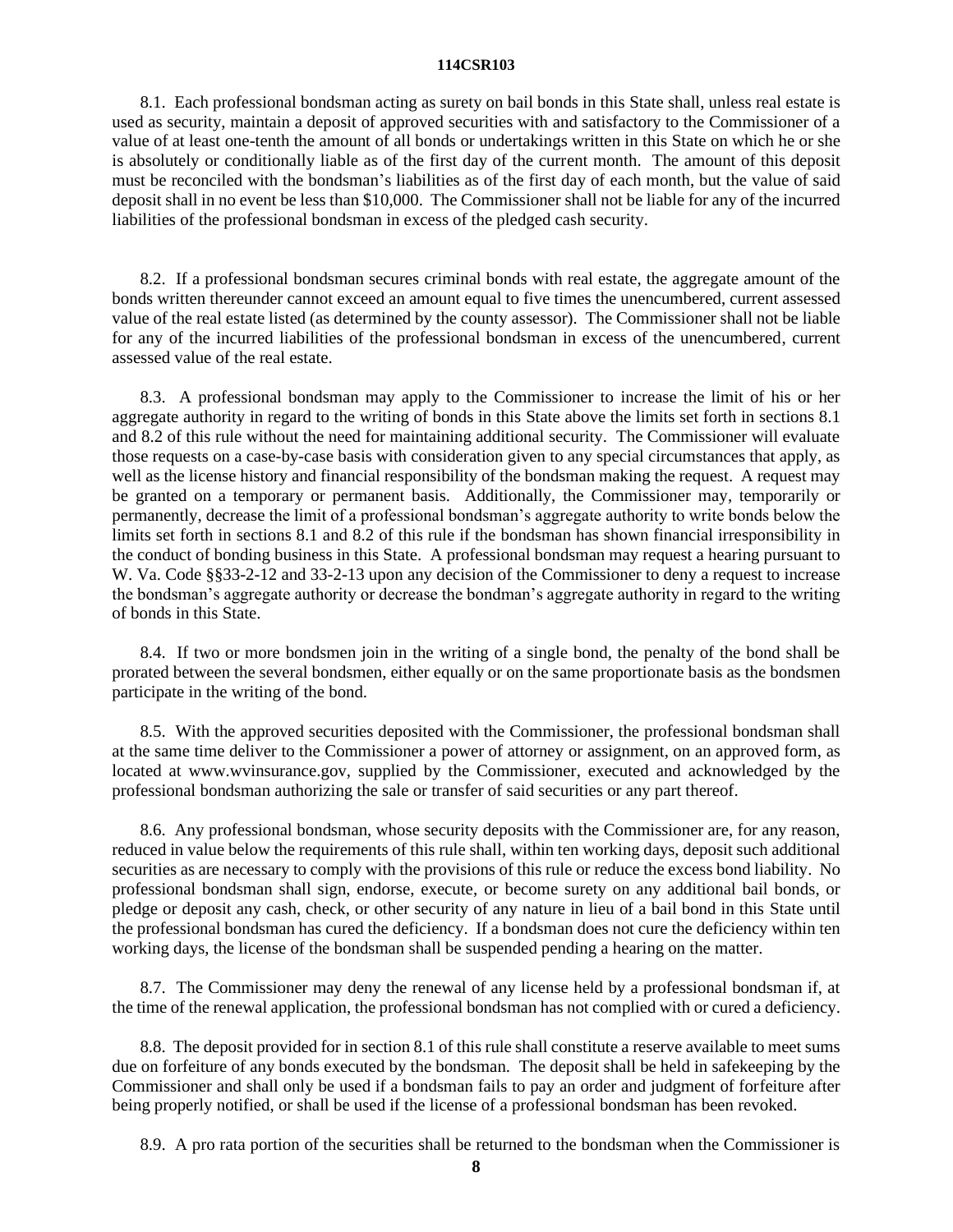satisfied that the deposit of securities is in excess of the amount required to be maintained with the Commissioner by said bondsman, and all the securities shall be returned if the Commissioner is satisfied that the bondsman has satisfied, or satisfactory arrangements have been made to satisfy, the obligations of the bondsman on all the bondsman's bail bonds written in this State.

8.10. If a bondsman discontinues writing bonds due to death, permanent incapacitation, or some other circumstance that results in the bondsman returning the license issued, and the Commissioner is satisfied that no more bonds can be written against the bondsman's security deposit, the Commissioner shall return the portion of the security deposit in excess of that required to secure the bondsman's outstanding bond liability.

## **§114-103-9. Cash Securities Held in Trust.**

9.1. Cash securities deposited by a professional bondsman with the Commissioner shall be held in trust for the protection and benefit of the holder of bail bonds executed by or on behalf of the bondsman in this State. The account shall be a separate account in the State Treasury designated the "Bail Bondsmen Cash Security Fund" and shall be administered by the Commissioner as set forth in section 9.2 of this rule.

9.2. The Commissioner may expend any and all cash securities or utilize the proceeds thereof for the purpose of satisfying the liabilities of the professional bondsman who pledged the cash security on bail bonds given in this State on which the bondsman is liable, but shall only be used if the bondsman fails to pay an order and judgment of forfeiture after being properly notified. The Commissioner shall not expend cash security pledged by one bondsman for the liabilities of another bondsman. The Commissioner shall not be liable for any of the incurred liabilities of the professional bondsman in excess of the pledged cash security.

## **§114-103-10. Discontinuance of Business; Cancellation of License; Death, Incapacitation or Incompetence of Bail Bondsman.**

10.1.Any bail bondsman who discontinues writing bail bonds during the period for which the bail bondsman is licensed, shall inform the Commissioner, in writing, within thirty (30) days after the discontinuance.

10.2. In the case of death, incapacitation, or incompetence of a licensed bail bondsman, the spouse or surviving spouse, next of kin, person or persons holding a power of attorney, guardian, executor or administrator of the bondsman may contract with another licensed bail bondsman to perform those duties to have the licensee's outstanding bail bond obligations resolved. The contract must be filed with the Commissioner and every clerk of court where it can be determined the bondsman has pending outstanding bail bond obligations.

10.3. A bail bondsman may contract to transfer, convey or assign the bondsman's business to another licensed bail bondsman. The contract shall include a list of the transferring bondsman's pending, outstanding bail bond obligations and shall be filed with the Commissioner. The contract shall allow for the transferring bondsman to transfer, convey or assign assets to the purchasing bondsman that include, but are not limited to, any cash or approved securities with the Commissioner as security for bail bonds. Notwithstanding the filing of the contract with the Commissioner, the transferor remains responsible for all outstanding bond obligations until relieved from an individual obligation or satisfaction of any final judgment of forfeiture entered thereon.

#### **§114-103-11. License Suspension and Revocation.**

11.1. Any license issued pursuant to this section may, after notice and hearing pursuant to W. Va. Code §§33-2-12 and 33-2-13, be suspended or revoked for good cause at any time by the Commissioner. Good cause includes, but is not limited to: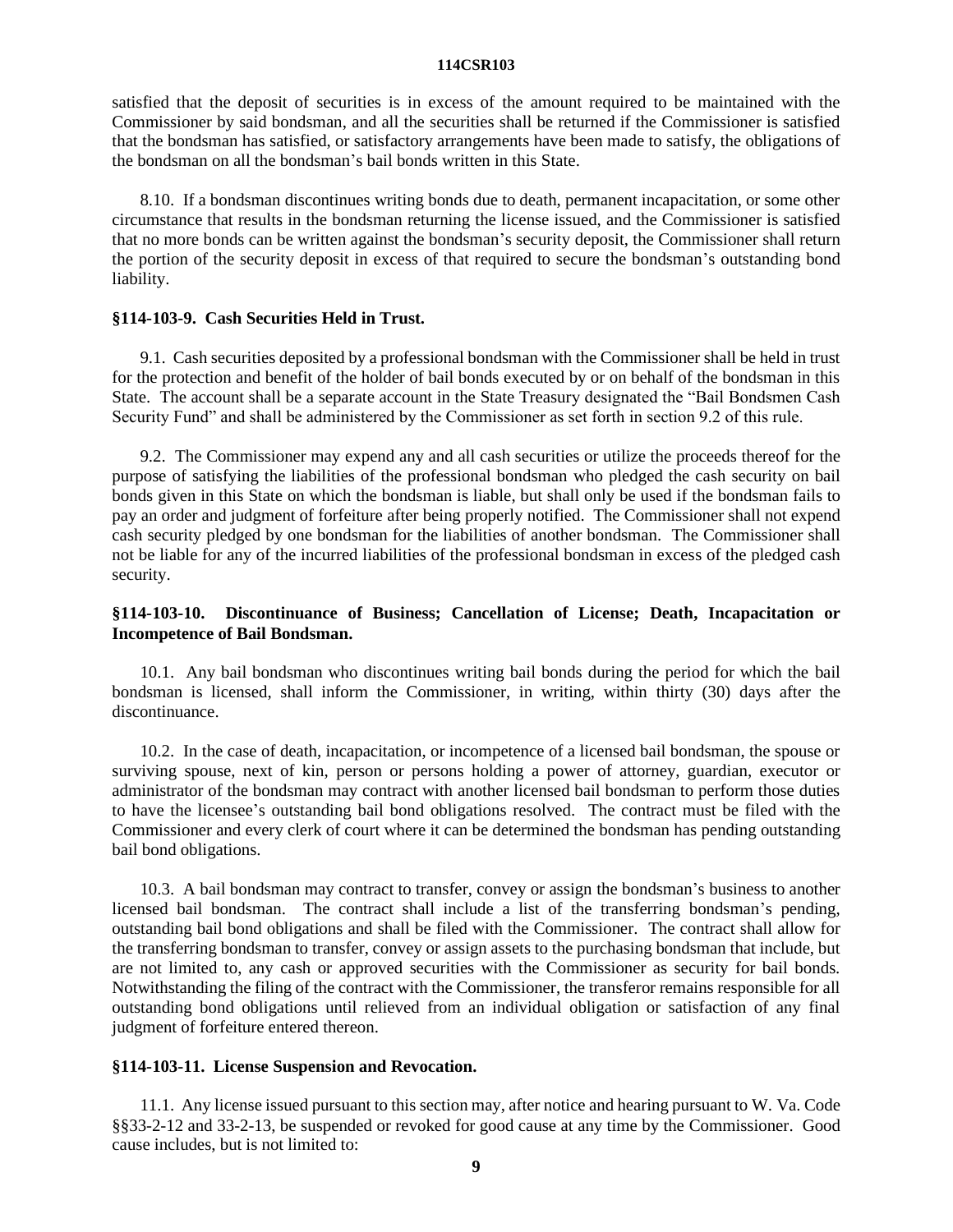11.1.1. Any cause for which issuance of the license could have been denied;

11.1.2. Violation of any laws of this State or any lawful rule or order of the Commissioner;

11.1.3. Material misstatement, misrepresentation or fraud in obtaining the license or on the license application or renewal application;

11.1.4. Misappropriation, conversion or unlawful withholding of monies or property belonging to insurers, insureds or others received in the conduct of business under the license;

11.1.5. Conviction of, or having entered a plea of guilty or no contest to, any felony crime that substantially relates to the occupation of a bail bondsman and poses a reasonable threat to public safety;

11.1.6. Fraudulent or dishonest practices or demonstrating financial irresponsibility in conducting business under the license;

11.1.7. When the licensee has, in the conduct of affairs under the license, demonstrated incompetency, or untrustworthiness, or conduct or practices rendering the licensee unfit to carry on bonding business or making continuance in the business detrimental to the public interest;

11.1.8. Misrepresentation of the terms of any actual or proposed bond;

11.1.9. Forging the name of another to a bond or application for bond;

11.1.10. Willful failure to return collateral security when the principal is entitled thereto;

11.1.11. Failing to notify the Commissioner of a change of legal name, residence address, business address, mailing address, e-mail address or telephone number within thirty (30) days after a change is made, or failing to respond to a properly mailed notification within a reasonable amount of time;

11.1.12. Failing to file a report as required by this rule or filing a materially untrue report;

11.1.13. Filing false affidavits;

11.1.14. Failing to pay any required fees or forfeited bonds to a court;

11.1.15. Failing to pay any required fee to the Commissioner;

11.1.16. Posting a bond for any defendant without first obtaining a written or oral agreement with the defendant or cosigner of the bond; or

11.1.17. Committing any of the prohibited acts set forth in section 5 of this rule.

11.2. If a bondsman's authority to post bonds in this State is suspended or revoked for any reason, said bondsman remains responsible for any and all bonds which were outstanding at the time of the suspension or revocation.

11.3. In addition to any applicable denial, suspension or revocation of a license, any person violating any provision of section 11.1 of this rule may be subject to a civil penalty of not more than \$100 per occurrence.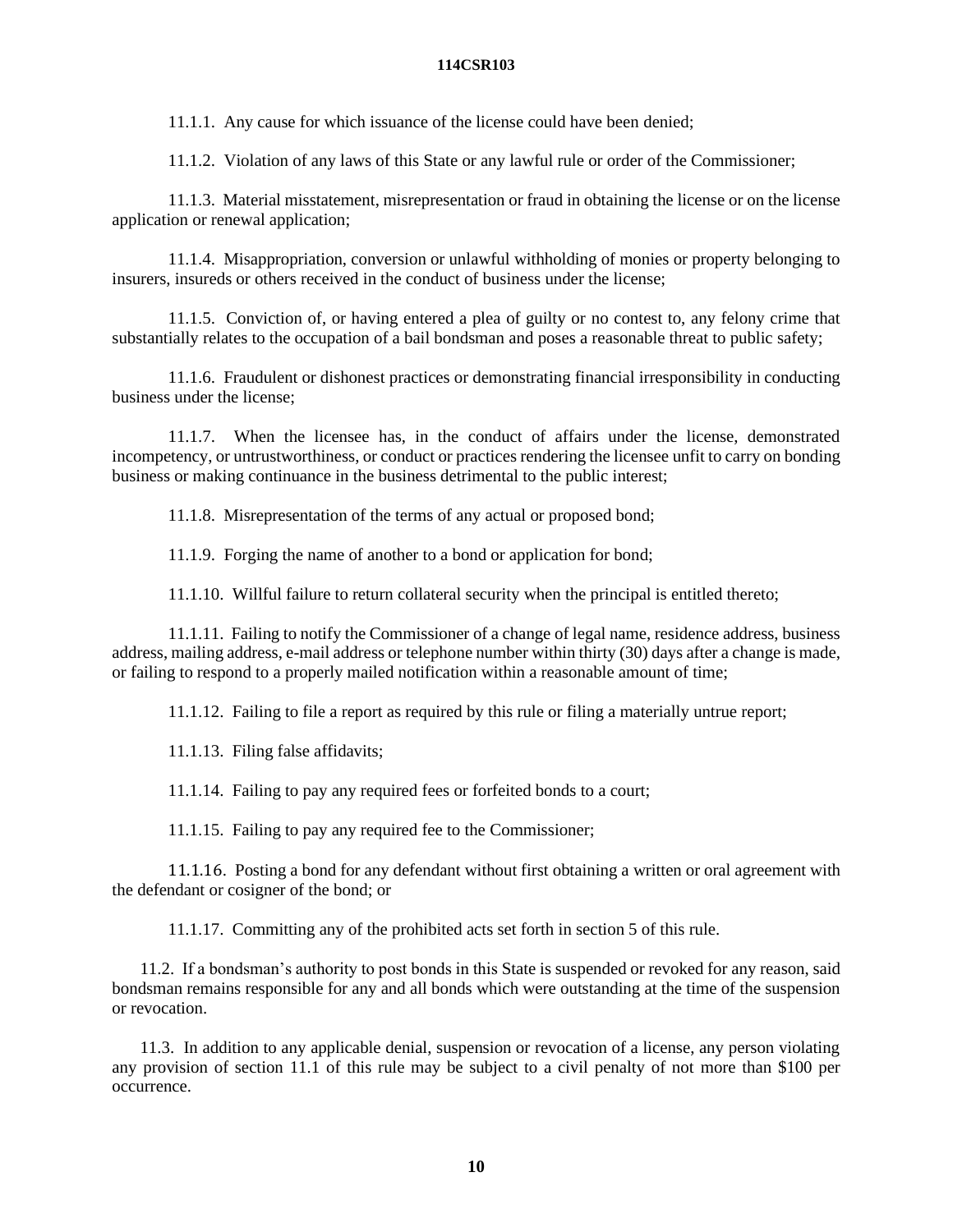11.4. The Commissioner shall retain jurisdiction as to any person who cancels his or her bail bondsman's license or allows the license to expire, or otherwise lapse, if the person while licensed as a bail bondsman allegedly violated any provisions of this rule.

## **§114-103-12. Notice of Bankruptcy or Receivership.**

Upon the filing for protection under the United States Bankruptcy Code or any state receivership law by any licensed bail bondsman or by any bail bond business in which the bail bondsman holds a position of management or ownership, the bail bondsman shall notify the Commissioner of the filing for protection within five working days after the filing. Failure to notify the Commissioner within five working days after the filing for bankruptcy protection shall cause the bail bondsman's license to be immediately suspended pending further investigation and hearing. The Commissioner will notify all detention facilities and courts in this State of a bail bondsmen's suspension pursuant to this section within five working days thereof. Notification under this section may be made electronically. The Commissioner shall not be liable for any of the incurred liabilities of a bondsman who files for bankruptcy.

#### **§114-103-13. Examinations.**

Whenever the Commissioner considers it prudent, the Commissioner shall visit and examine or cause to be visited and examined by a competent person appointed by the Commissioner for that purpose, any licensed bail bondsman. The Commissioner or person making the examination shall have free access to all records of the licensed bail bondsman that relate to the licensee's business and to the records kept by any of the licensee's agents.

## **§114-103-14. Records.**

All records related to executing bail bonds, including bail bond reports, receipts, collateral security agreements, and memoranda of agreements shall be kept separate from records of any other business and must be maintained for not less than five years after the final entry has been made.

# **§114-103-15. Reporting.**

15.1. In order to evaluate a professional bondsmen's financial responsibility, upon request and as often as the Commissioner deems necessary, a professional bail bondsman shall electronically file with the Commissioner a written report on a form, as located at www.wvinsurance.gov, prescribed by the Commissioner showing:

15.1.1. Each individual bonded;

- 15.1.2. The date the bond was given;
- 15.1.3. The principal sum of the bond;
- 15.1.4. The court file or docket number for the principal's court obligation; and
- 15.1.5. The fee charged for the bonding service in each instance.

15.2. Each insurer that appoints surety bondsmen in this State shall electronically file with the Commissioner, a written report in a form, as located at www.wvinsurance.gov, adopted by the Commissioner regarding all bail bonds on which the insurer is liable as of the last day of each calendar quarter showing the total dollar amount for which the insurer is liable. The report shall be filed on or before the 15th day following the end of each calendar quarter.

15.3. Annual Report by Insurers.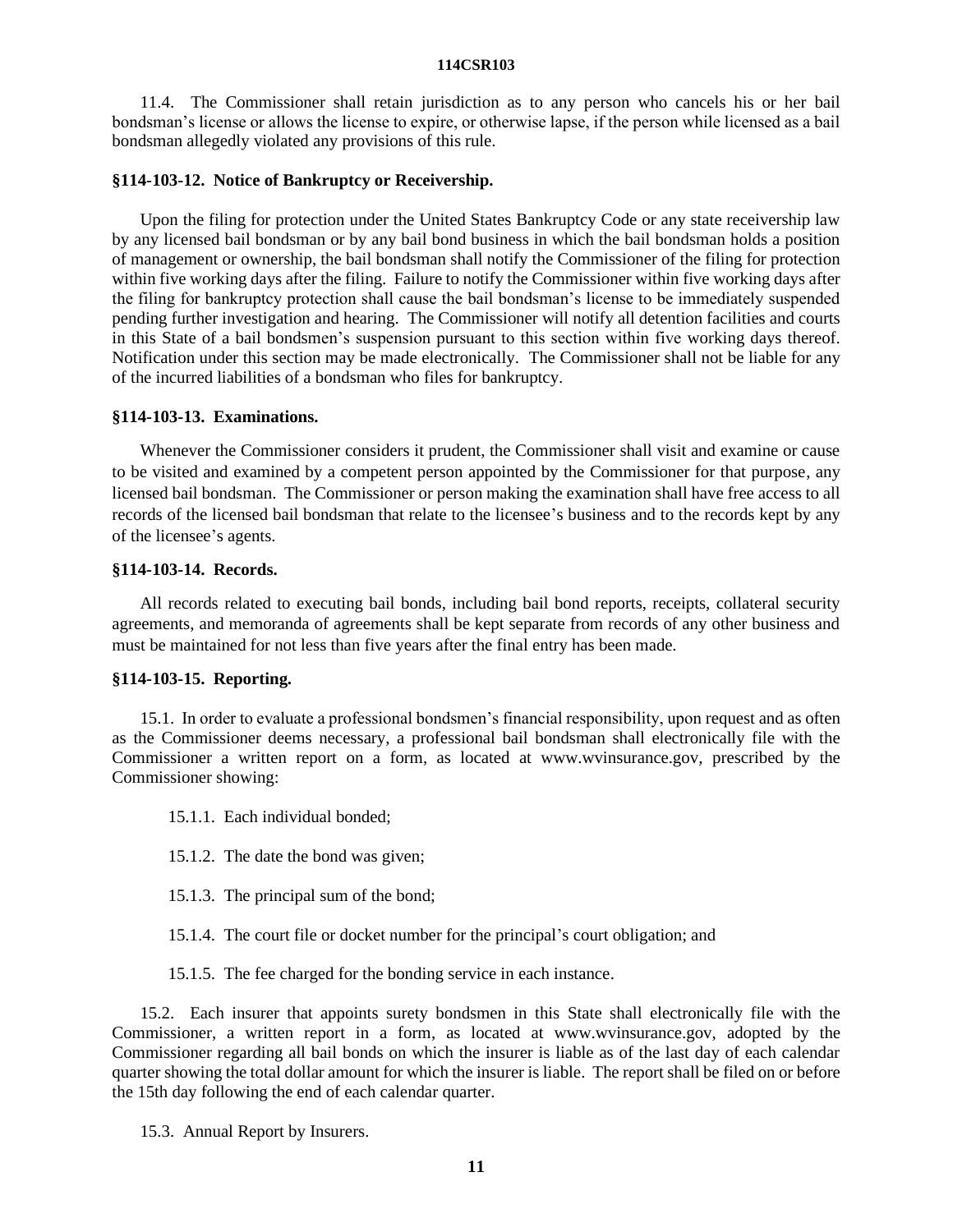15.3.1. Before July 1 of each year, every insurer shall furnish the Commissioner a list of all surety bondsmen appointed by the insurer to write bail bonds on the insurer's behalf.

15.3.2. An insurer who appoints a surety bondsman on or after July 1 of each year shall notify the Commissioner at the time of the appointment.

15.4. An insurer terminating the appointment of a surety bondsman shall file a written notice of the termination with the Commissioner with a statement that the insurer has given or mailed notice of the termination to the surety bondsman. The notice to the Commissioner shall state the reason(s) for the termination.

15.5. Any law enforcement agency, prosecuting attorney's office, court clerk's office or insurer that is aware that a licensed bail bondsman has been convicted of or has pleaded guilty or no contest to any crime, should immediately notify the Commissioner.

15.6. The Commissioner may request any additional information or data from a bondsman or insurer that he or she deems necessary to enforce the provisions of this rule.

15.7. Notwithstanding any other provision of this rule, any documents, materials or other information in the control or possession of the Commissioner and furnished by an insurer or an employee or agent thereof acting on behalf of the insurer, or obtained by the Commissioner in an investigation under this rule, shall be confidential by law and privileged, shall not be considered public records under Chapter 29B of the West Virginia Code, shall not be subject to subpoena, shall not be subject to discovery in any civil action other than a proceeding brought by the Commissioner, and is otherwise subject to the confidentiality and information sharing provisions set forth in W. Va. Code §33-2-19. The Commissioner is authorized to use the documents, materials or other information in furtherance of any regulatory or legal action brought as part of the Commissioner's official duties.

# **§114-103-16. Penalties for Violations.**

Except as otherwise provided in this rule, any person who violates any of the provisions of this rule shall be penalized in accordance with Chapter 51, Article 10, of the West Virginia Code.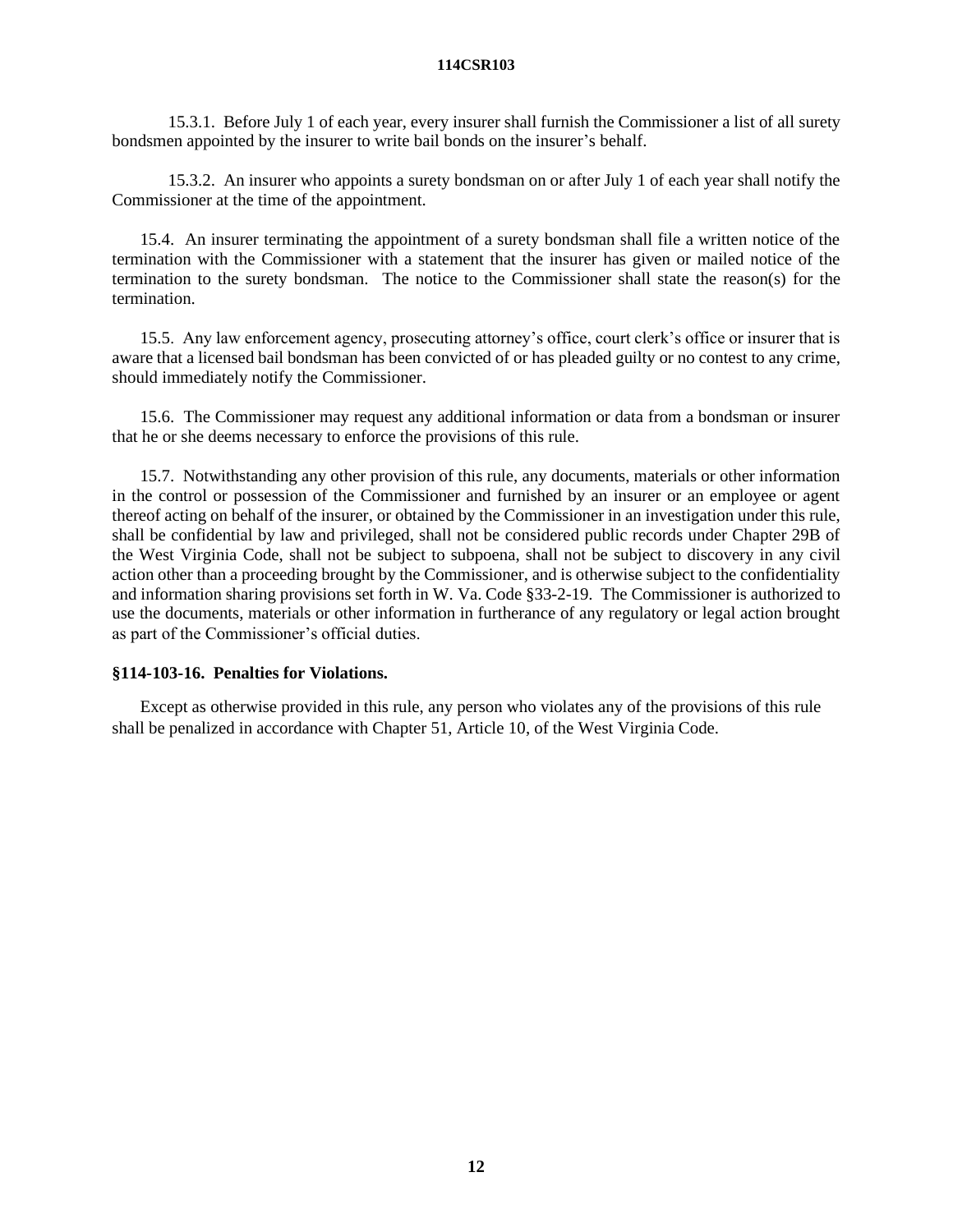# **FORM A - TITLE CERTIFICATE FOR BOND**

# ATTORNEY CERTIFICATION OF PROPERTY USED AS BAIL BOND SECURITY (use separate form for each parcel on the land books)

| property subject to certain encumbrances herein noted.                                               |  |                       |
|------------------------------------------------------------------------------------------------------|--|-----------------------|
|                                                                                                      |  |                       |
|                                                                                                      |  |                       |
|                                                                                                      |  |                       |
|                                                                                                      |  |                       |
|                                                                                                      |  |                       |
| Encumbrances:<br>Nature of Encumbrance Record Reference Record Amount                                |  | <b>Current Amount</b> |
|                                                                                                      |  |                       |
|                                                                                                      |  |                       |
| <b>Total Amount of Encumbrances:</b>                                                                 |  |                       |
| Amount of Surety Provided by Property (assessed value minus encumbrances): _________________________ |  |                       |
|                                                                                                      |  |                       |
|                                                                                                      |  |                       |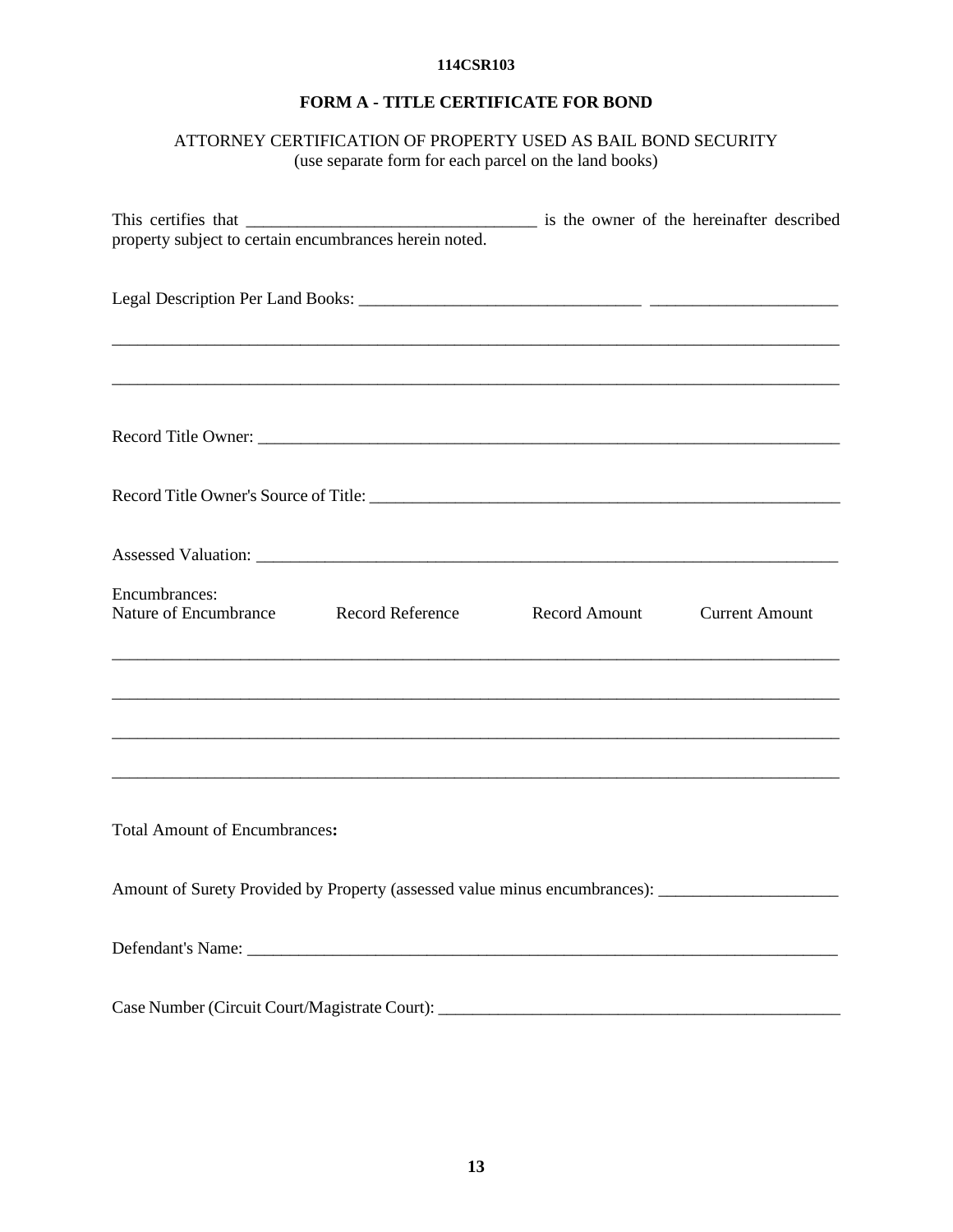This Certificate is expressly made subject to:

- 1. The correctness and completeness of the indices in the Office of the Clerk of the County Commission of \_\_\_\_\_\_\_\_\_\_\_\_\_\_\_\_\_\_\_\_\_ County, West Virginia.
- 2. Any unrecorded notice of mechanic's lien.
- 3. Matters not available of record.
- 4. Matters of survey and inspection.
- 5. The payment of delinquency of property taxes.
- 6. This certificate is for a period of twenty years or to the immediate previous deed in the chain of title, whichever is longer, and is inclusive to the  $\frac{1}{2}$  day of  $\frac{1}{2}$ , 20

\_\_\_\_\_\_\_\_\_\_\_\_\_\_\_\_\_\_\_\_\_\_\_\_\_\_\_\_\_\_\_\_\_\_\_\_\_\_\_\_ Attorney

\_\_\_\_\_\_\_\_\_\_\_\_\_\_\_\_\_\_\_\_\_\_\_\_\_\_\_\_\_\_\_\_\_\_\_\_\_\_\_\_

\_\_\_\_\_\_\_\_\_\_\_\_\_\_\_\_\_\_\_\_\_\_\_\_\_\_\_\_\_\_\_\_\_\_\_\_\_\_\_\_ Address